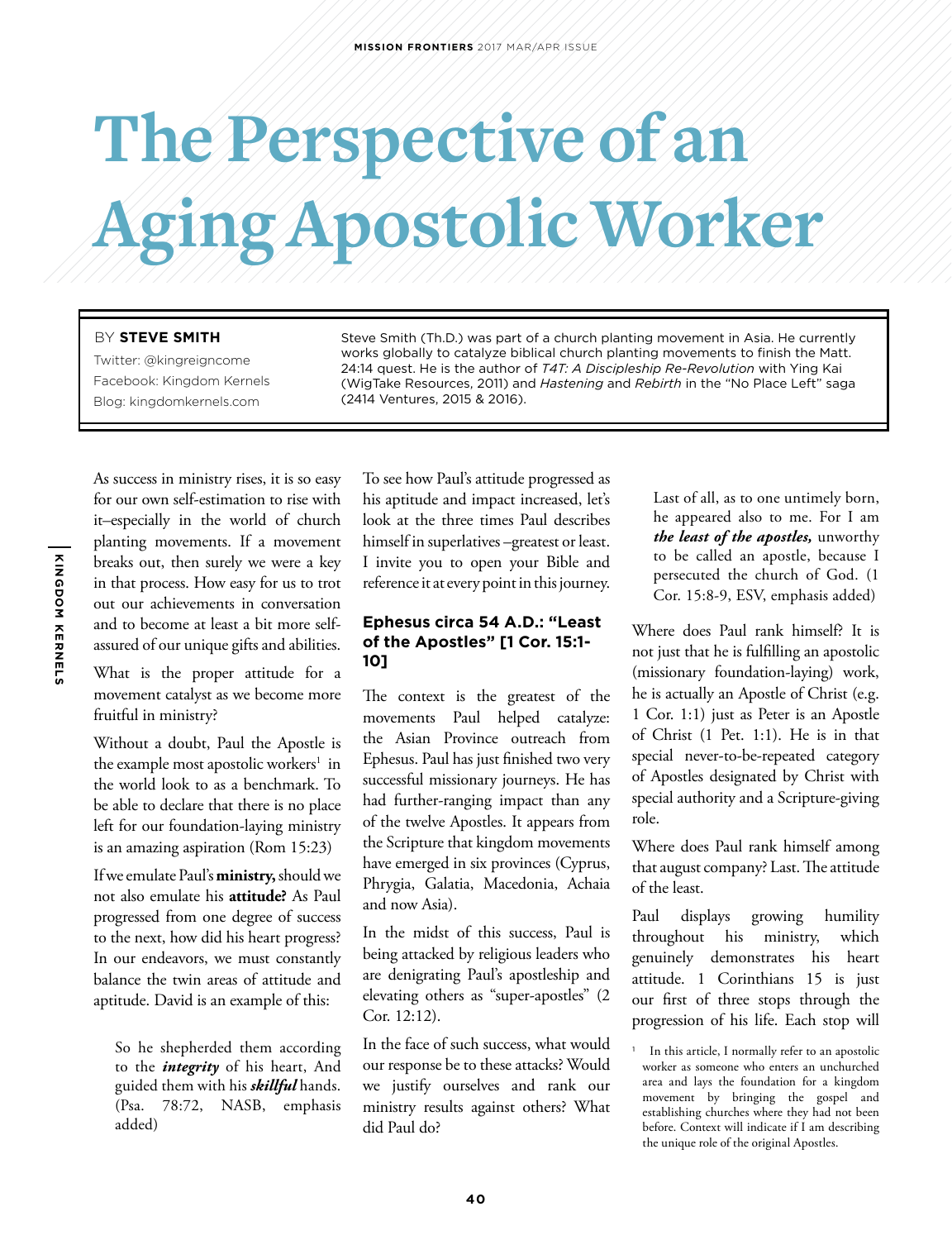



show increasing humility rather than increasing self-importance. **Increasing humility throughout life is the foundation for God to do a great work.**

The secret to such an attitude is a progression of understanding demonstrated in each of our three texts. The refrains of this progression grow louder through the chronology of Paul's life. At the apex of ministry effectiveness (see Acts 19:10 for the impact of two years in Ephesus), Paul displays amazing humility.

#### **Amazement at the Gospel**

In 1 Cor. 15:1-7, Paul describes as of "first importance" the good news of Christ's atoning work—His death, His burial and His resurrection for our salvation. Paul has been preaching this gospel for years, yet each year he is more amazed that Christ would die for

sinners. Look at Romans, written just after this:

For one will scarcely die for a righteous person—though perhaps for a good person one would dare even to die but God shows his love for us in that while we were still sinners, Christ died for us. (Rom. 5:7-8, ESV)

Paul is amazed at the gospel he preaches—the totally unmerited and unearned salvation initiated by God. How often as years tick by do our hearts become less amazed by the gospel? We have become so familiar with the story that it loses its power to humble us once again.

### **Understanding of personal sinfulness and unworthiness**

Into the context of the gospel, our personal inability and unworthiness to merit any of that salvation should only be magnified. Instead, the merits of our ministry lure us to ignore our inherent unworthiness. Instead, status goes to our heads. "I'm pretty special after all." Effectiveness in ministry can lead us down a path of increasing Pharisaical pride rather than apostolic humility.

Paul felt the weight of his unworthiness to be an apostle, for he was a persecutor of the church (1 Cor. 15:9). Paul genuinely ranked himself the lowest of the Apostles of Christ, for he knew his past and knew his sinful heart.

#### **Reliance upon grace alone**

Knowing his past and his inherent inadequacies, Paul acknowledged that his personal godliness and his ministry effectiveness were solely by God's grace—the favor and anointing of God on his life (1 Cor. 15:10). His success came not from effective ministry models, personality type, spiritual gift-set or work ethic. These were contributors. Paul says that he "worked harder" than the rest of the apostles but in the next breath says, "not I, but the grace of God that is with me" (v.10).

Grace does not mean that we do not work hard. It just means that our hard work is reliant upon the proper source of power—the Spirit of God.

### **Effective ministry as a grateful by-product**

Paul calls himself the hardest working of the apostles (1 Cor. 15:10) not because he needed to earn his salvation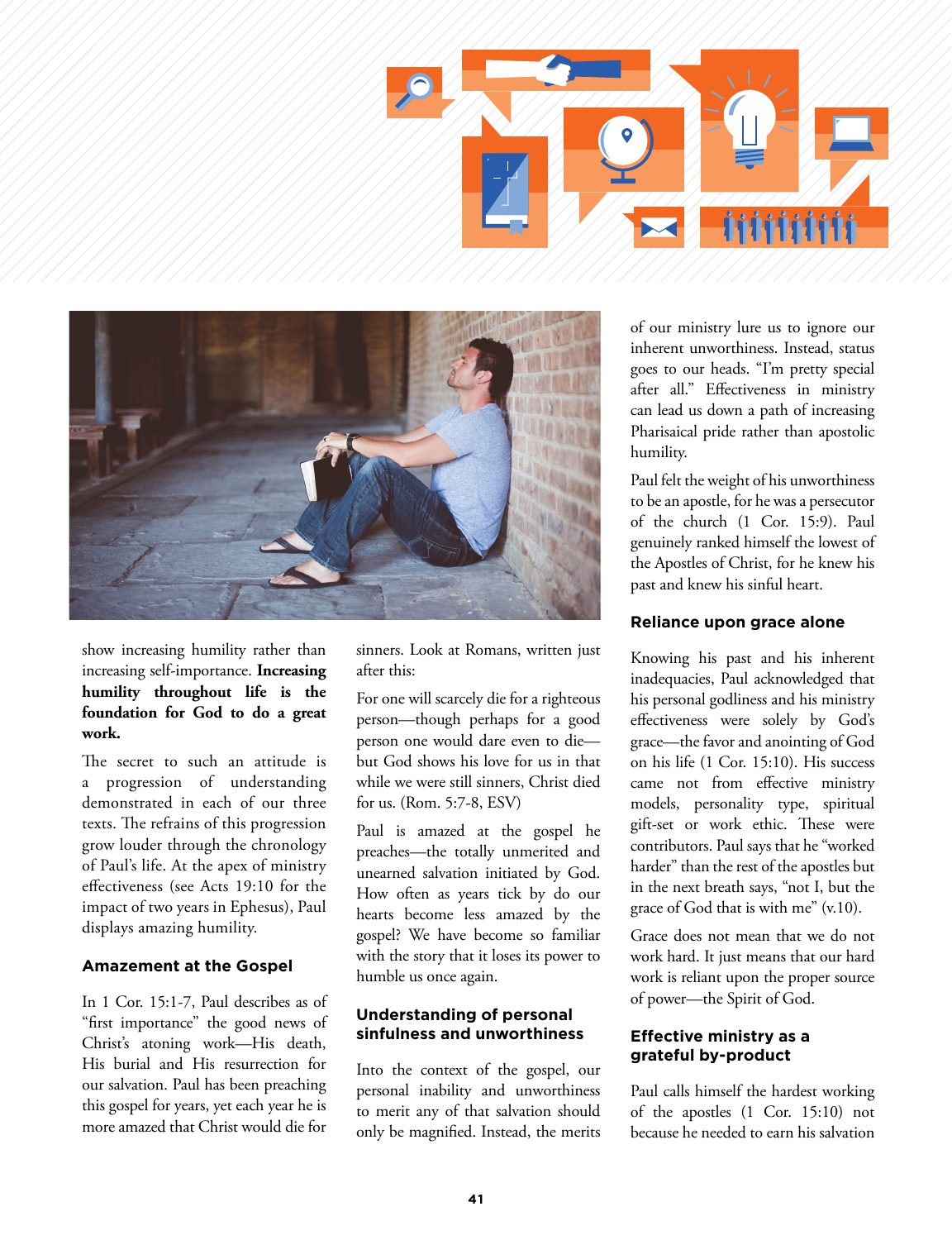## As God deepens Paul's perspective of the magnificence of the gospel, Paul's relative sinfulness grows in comparison, as does his need to absolutely rely upon God alone for any fruit.

or do penance. Rather, Paul was so grateful for his salvation that he worked diligently to express his love to God. He could do this through fulfilling the stewardship he had received (1 Cor. 4:2).

Paul ardently desired great results so that he could offer these to his Lord as a gift one day (Rom. 15:16). Paul aspired to the salvation of multitudes from the nations. But all of this was a byproduct of his salvation and his reliance upon the grace of God rather than his inherent gifting and personality, much less techniques and methodologies.

We labor diligently to equip Church-Planting Movement catalysts to be effective in their biblical methodologies. But it is all for naught without an attitude of humility fully reliant upon the grace of God. Until these workers see that God alone provides the increase, just as Paul did twelve chapters earlier (1 Cor. 3:7), no lasting results emerge.

At the height of Paul's ministry, the pattern of humility is set. As his life goes on from here, the pattern only deepens. The perspective of an aging apostle is one of increasing humility.

### **In prison circa 60 A.D.: "Least of All Believers (saints)" [Eph. 3:1-12]**

As Paul's ministry and influence increases, we would expect to see his sense of his unworthiness decrease and his evaluation of himself become less harsh.

Fast forward six years: what is Paul's personal assessment?

To me, though I am *the very least of all the saints*, this grace was given, to preach to the Gentiles the unsearchable riches of Christ. (Eph. 3:8, ESV, emphasis added)

Paul has taken himself down a notch. Previously, at least we could say he was a great apostle, even if he claims to be the least of that small band. But six years later, Paul demotes the title he gives himself. Now he is no longer the least of the apostles but the least of all Christians ("saints" is the term for believers).

How can Paul take this next step? Relative perspective. As God deepens Paul's perspective of the magnificence of the gospel, Paul's relative sinfulness grows in comparison as does his need to absolutely rely upon God alone for any fruit.

The progression of 1 Corinthians 15 holds true here as well because it is the perspective of his life.

Paul is **amazed at the gospel** and the mystery it had long held that all nations would be blessed through it (vv. 4-6). Now, Paul magnifies this gospel as "the unsearchable riches of Christ" (v.8).

In relation to that, Paul is astounded that God would choose him of all people to receive this new life. Now he calls himself "less than the least of all saints" (v. 8), and is even more amazed that God would choose him as an instrument of His work (vv. 7-8).

So, he must labor by grace alone. In fact, he qualifies this grace as a gift from God; he (Paul) did nothing to merit this grace for his ministry. As a result, ministry is a by-product of his gratitude. He feels immense privilege to have been entrusted it as a stewardship by God (v. 2). Paul's relative importance in the grace equation is lessening.

#### **In prison circa 63 A.D.: "Foremost of all sinners" [1 Tim. 1:8-16]**

Fast forward three more years. Paul is near the end of his life and in prison again. Finally, Paul stops calling himself the least. Now he is finally the greatest... sinner! In our current age of fanning the flames of self-worth, Paul appears to nosedive toward a self-destructive self-image. In actuality, Paul has finally arrived at the truest image of himself.